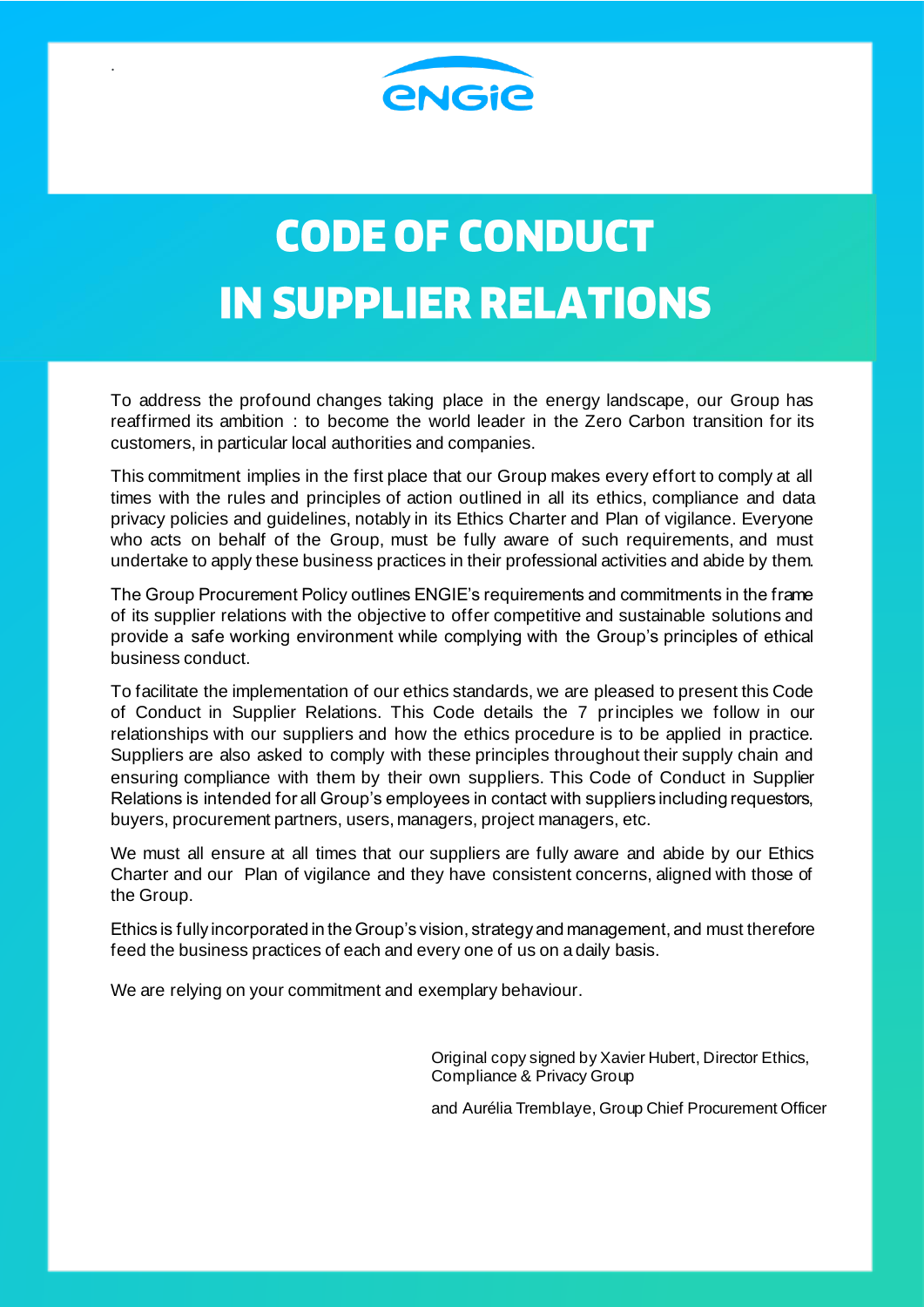

#### **Table of contents**

| PRINCIPLE 1. Comply with laws, regulations, external standards, Group commitments and internal     |  |
|----------------------------------------------------------------------------------------------------|--|
|                                                                                                    |  |
|                                                                                                    |  |
| PRINCIPLE 4: Protect personal data and the confidentiality of all information exchanged 4          |  |
| PRINCIPLE 6: Avoid any conflict of interests that may undermine objective and independent decision |  |
|                                                                                                    |  |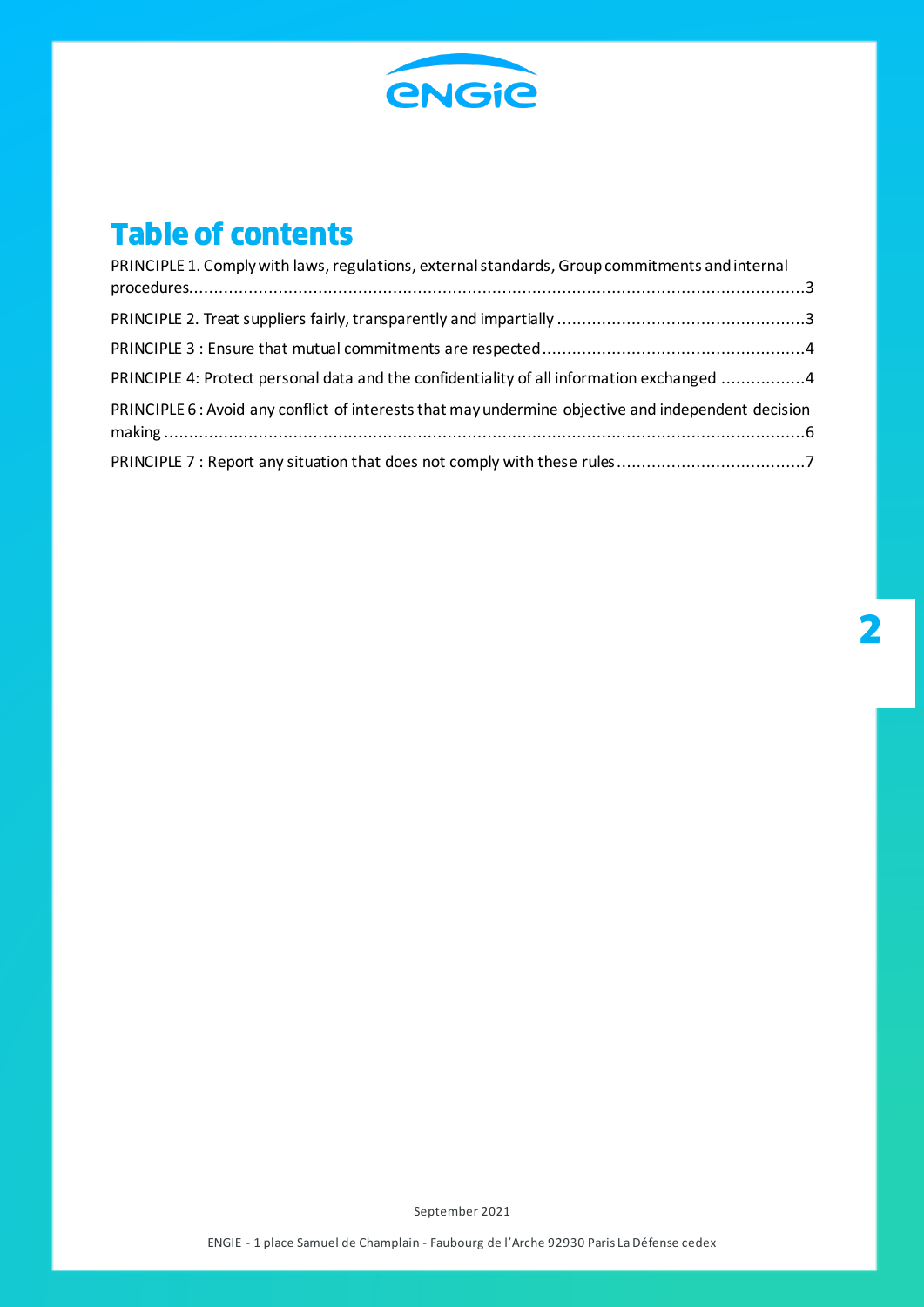

### <span id="page-2-0"></span>**PRINCIPLE 1. Comply with laws, regulations,** external standards, Group commitments and internal procedures

Any person potentially able to have an influence on the purchasing process (requestors, buyers, supply officers, users, managers, project leaders, etc.) must act in accordance with the relevant rules, regulations and standards governing their professional activities.

• All parties involved must observe national and international regulations related to: human rights, fair competition, data protection, anti-corruption, fraud, protection of the environment, international sanctions and export control/dual use issues.

ILO conventions on fundamental labour rights (prohibition of child and forced labour, non-discrimination and freedom of association), safety and well-being of workers, fair working conditions (wages, working time) must be observed. Suppliers must treat their employees fairly and with dignity. If the law and regulations do not specify a minimum wage, suppliers must pay fair wages meeting or exceeding the amount for basic living needs .

ENGIE's Ethics Charter and plan of vigilance define the general rules and principles and are applied universally within the Group.

### <span id="page-2-1"></span>**PRINCIPLE 2. Treat suppliers fairly,** transparently and impartially

Our suppliers must be selected according to an ethical, transparent, open, fair and thorough process. The Group ensures that offers are competitive, for sustainable and innovative solutions, and that relations based on mutual trust are implemented, requiring suppliers to respect ENGIE's social and environmental commitments.

The criteria governing the selection of suppliers and awarding of contracts must be objective (technical, quality, contractual and ethic, data privacy and compliance commitments, cost, CSR,…).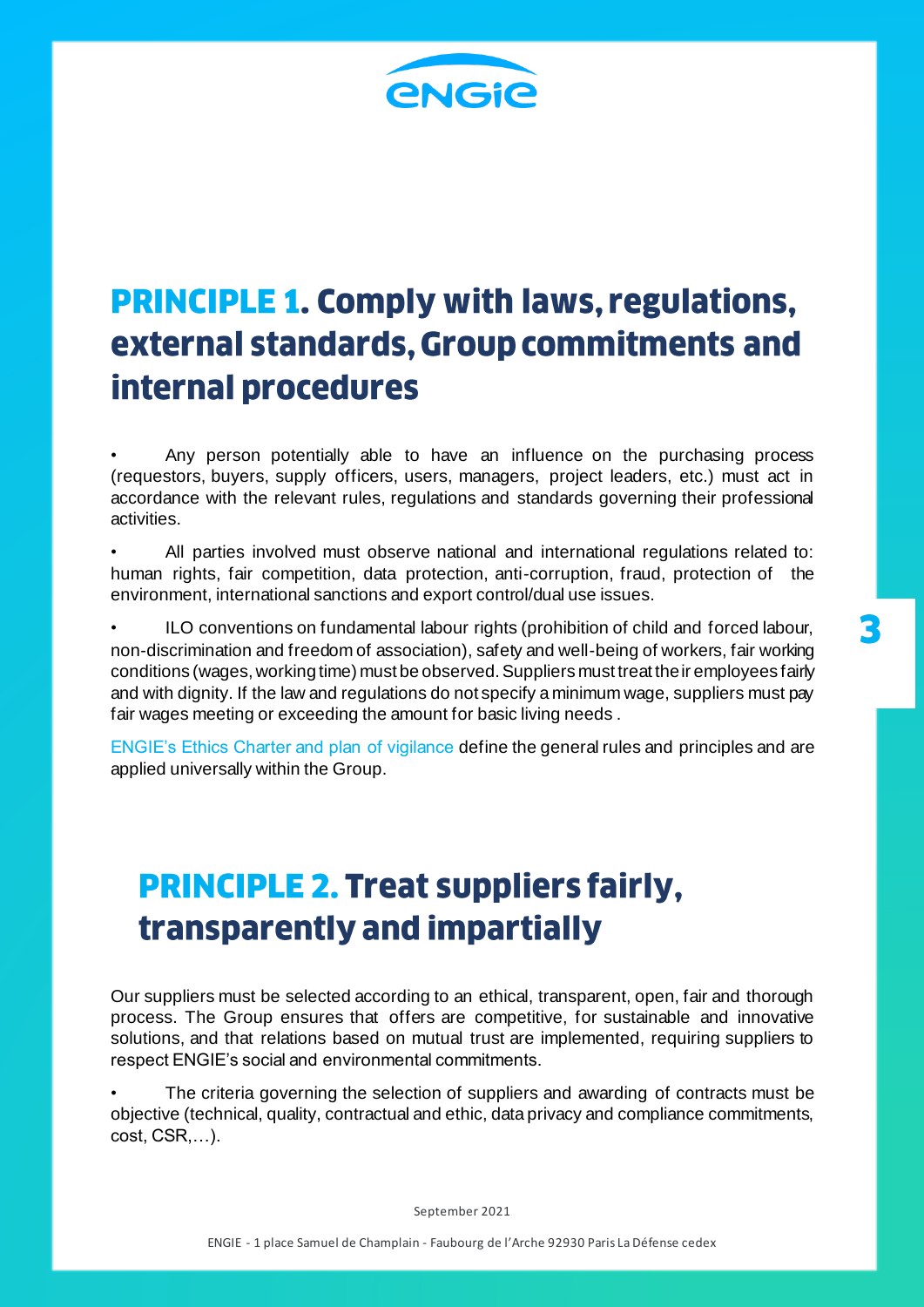

• All stakeholders are to be informed of how the selection procedure will be conducted and of the details of the contract to be awarded (commitments, deliverables, schedule, responsibilities, …).

• The objectives of each of the stakeholders must be clear and shared. They comply with the applicable principles and relevant legislations.

• Information regarding a call for tenders must be communicated in the same way and within the same deadline to all suppliers involved.

• Commitments must only be undertaken on the basis of reliable and verified information.

The negotiation of purchasing conditions with a supplier must remain free, objective, neutral and entirely disconnected from the sales activities when such supplier is also a client (no reciprocal commitments).

#### <span id="page-3-0"></span>**PRINCIPLE 3 : Ensure that mutual** commitments are respected

• Each contract constitutes the exhaustive set of the parties' mutual responsibilities and commitments.

• All parties involved must perform their obligations in good faith and in a constructive spirit, with due regard to the expectations of their partners.

• Buyers, specifiers, supply officers and accountants must ensure that payment terms are met and that fair competition is guaranteed.

• In the event of a dispute, amicable solutions must be sought to resolve the matter quickly and objectively, and failing that, the case must be referred to the Group mediator.

## <span id="page-3-1"></span>**PRINCIPLE 4: Protect personal data and the** confidentiality of all information exchanged

Relationships with our suppliers often include access to trade secrets, suppliers' know-how, and personal data. Employees must in that regard exercise the utmost care and ensure compliance with the relevant internal rules.

• Confidential supplier information and information exchanged during the requests for tenders phase (RFI) are their property and must be treated as such.

September 2021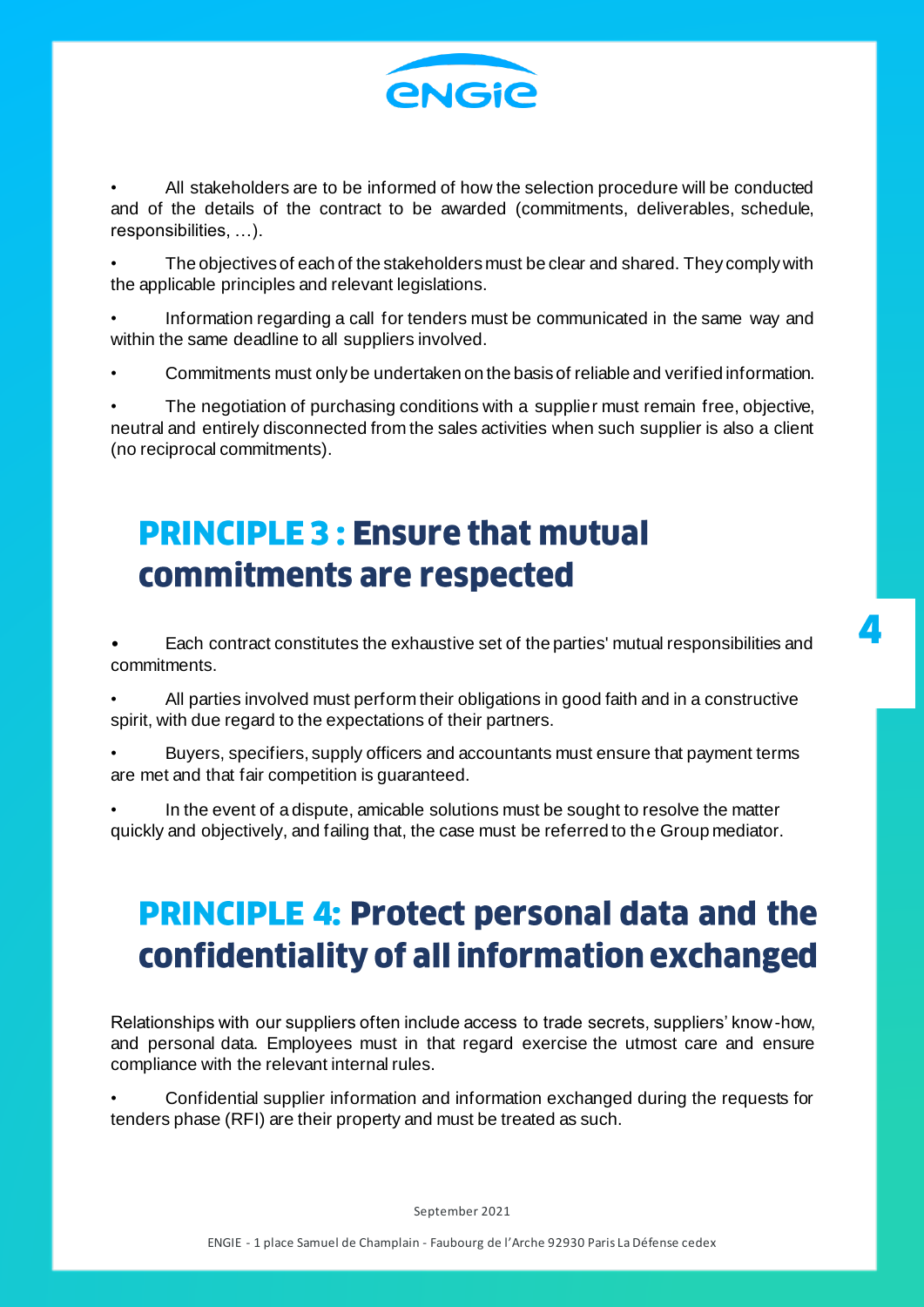

Personal data collected both by suppliers and ENGIE for contract performance must be processed in accordance with all applicable data protection laws, including GDPR (General Data Protection Regulation) where applicable.

The monitoring information collected by our teams is the property of ENGIE and must be treated with the required level of confidentiality. Employees must follow the Group's rules for the management of confidential data.

• Such information is part of the intangible assets of the suppliers and of the Group. Any party getting access to such information must ensure that it is kept confidential.

• Any failure to fulfil this obligation may affect the interests of either an individual supplier or the Group as a whole and may result in loss of competitive advantage.

#### **PRINCIPLE 5: Foster awareness of and meet the Group's commitments with regard to ethical and privacy** standards. sustainable development and social responsibility

Relations with suppliers must not lead to situations that could undermine the Group's commitments.

• All buyers must ensure that any potential supplier is informed and familiar with ENGIE's ethics, compliance and data privacy principles, notably with ENGIE's Ethics Charter and ENGIE's plan of vigilance, which can be consulted on the Group's website [\(www.engie.com\)](http://www.engie.com/), and with the requirements they induce.

• When selecting suppliers, buyers assess or integrate into their overall assessment all the elements relating to respect for ethics, compliance, human rights, sustainable development, protection of personal data, and corporate social responsibility, as well as the impact of their activities on the climate.

• Buyers must only engage suppliers providing sufficient guarantees to process personal data by implementing appropriate technical and organisational measures (high security standards, awareness-raising and training of staff, data governance, …).

• Buyers must request the selected suppliers to accept ENGIE's ethics, environmental and social responsibility clause .

• No form of corruption, child labour, illegal or forced labour, more generally no violation of human rights, will be tolerated by ENGIE in activities carried out for or on behalf of ENGIE.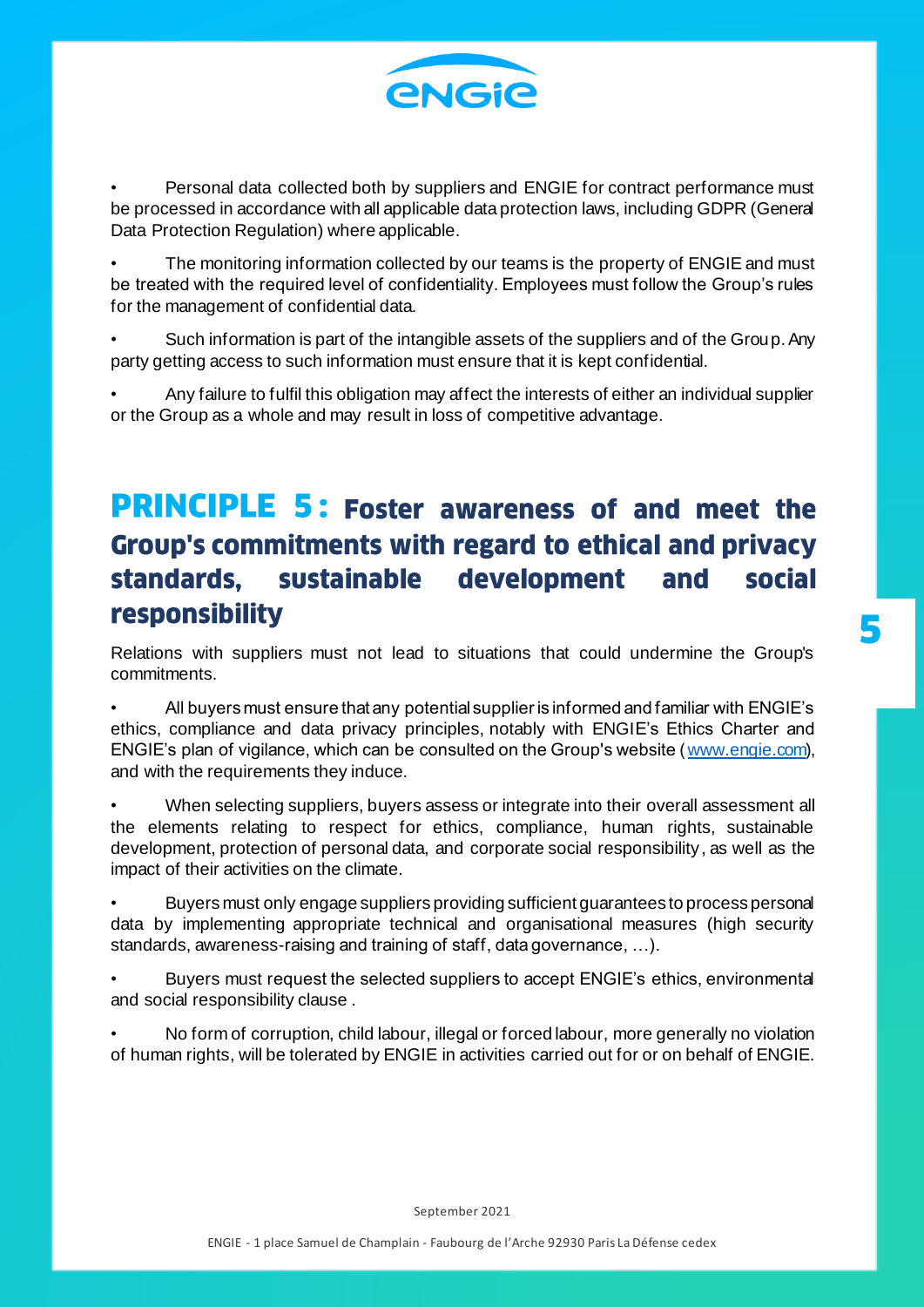

ENGIE will not tolerate any behaviour likely to discriminate, intimidate, harass, disrupt or interfere with any person working for or on behalf of ENGIE. All parties have a role to play in ensuring that any workplace (office, construction site,...) is free from harassment and

discrimination. Suppliers must ensure that their subcontractors and employees comply with this policy.

• In case of personal data breach, ENGIE will expect all necessary cooperation from its suppliers in order to mitigate the potential negative effects of the incident and to restore the integrity and security of personal data.

• Any suppliers who does not abide by these principles and regulations is excluded from any commercial relationship with ENGIE

#### <span id="page-5-0"></span>**PRINCIPLE 6: Avoid any conflict of interests** may undermine that objective and independent decision making

All parties involved in the purchasing process are particularly exposed to pressure and solicitations.

• All employees enjoying a degree of influence over purchasing decisions must ensure that they remain impartial at all times.

• Employees must withdraw from any matter in which they would have a secondary interest distinct from the one of company that may influence their behaviour.

• Employees shall prohibit all forms of corruption and fraud.

• Gifts which are in line with the customary courtesy of each country, as well as invitations from suppliers to collective events of a professional nature, are possible as long as they strictly comply with the conditions of attribution or granting defined by the Group's "Gifts & Hospitality" policy and respect the amount determined by local thresholds.

• These gifts and invitations must be declared in the "Gift & Hospitality" tool and be subject, where applicable, to prior authorizations as defined by the Group "Gifts & Hospitality" policy.

• Finally, no employee shall accept or solicit gifts, favors or invitations for himself/herself or anyone else, from persons or organizations with whom he/she has a direct or indirect business relationship.

September 2021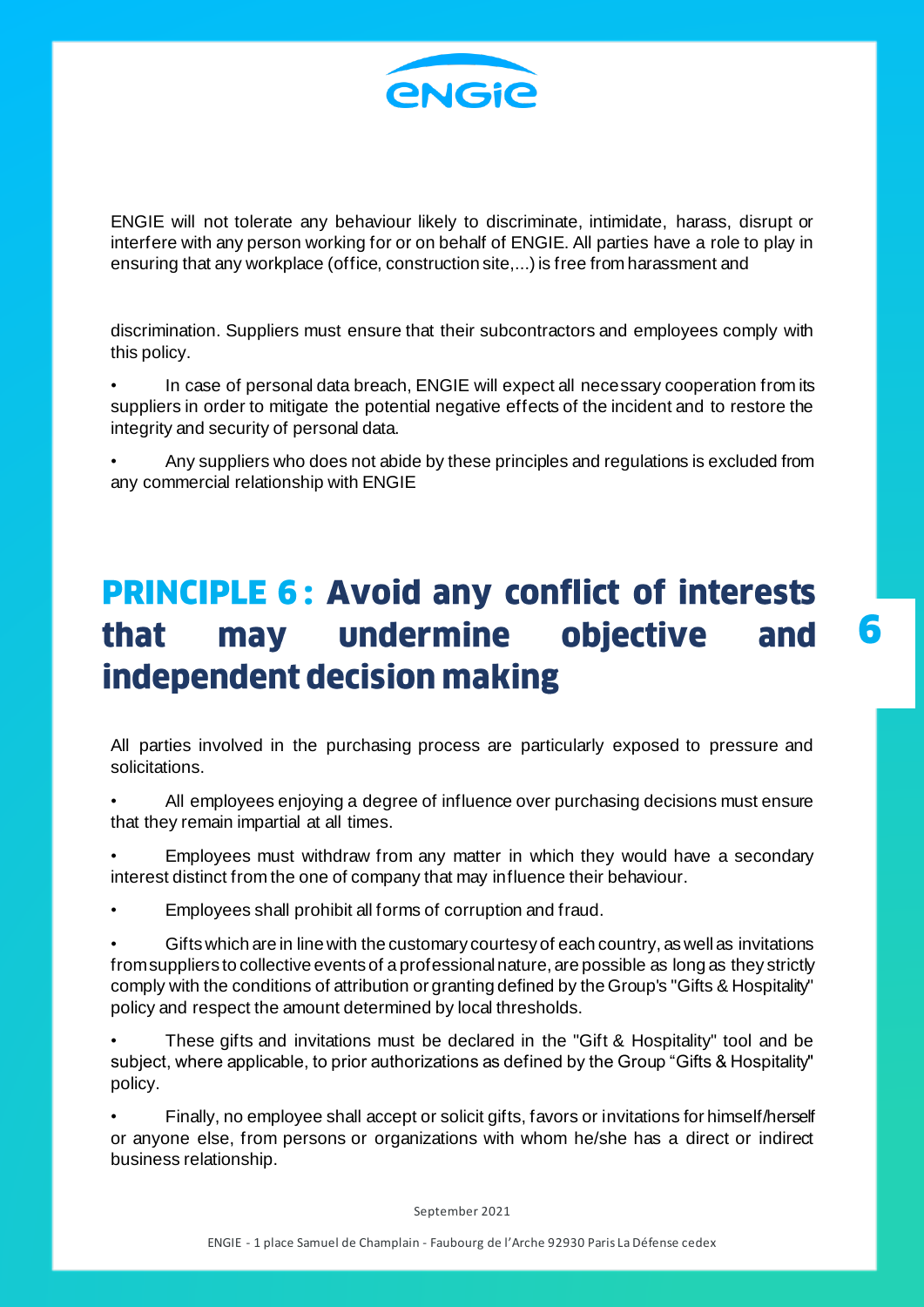

#### <span id="page-6-0"></span>**PRINCIPLE 7: Report any situation that does** not comply with these rules

The procurement process requires great rigour in order to protect the Group and its reputation.

Seeking financial performance can never justify a behavioural gap.

• Any individual seeking an opinion, advice, or wishing to report an issue, can contact his/her line manager or Ethics & Compliance Officer.

Where there is any doubt as to what course of action to take, or where the behaviour shown or means used appear to be in breach of the principles and procedures set out in this code of conduct, employees are encouraged to alert the company through their manager or their Ethics & Compliance Officer, or by sending an e-mail to the address specially dedicated and reserved for whistleblowing within the Group: *ethics@engie.com*. Suppliers are also invited to signal any ethical incidents involving ENGIE using this same e-mail addres[s ethics@engie.com](mailto:ethics@engie.com).

For more information on ENGIE Ethics Documents and processes : <https://www.engie.com/en/ethics-compliance/>